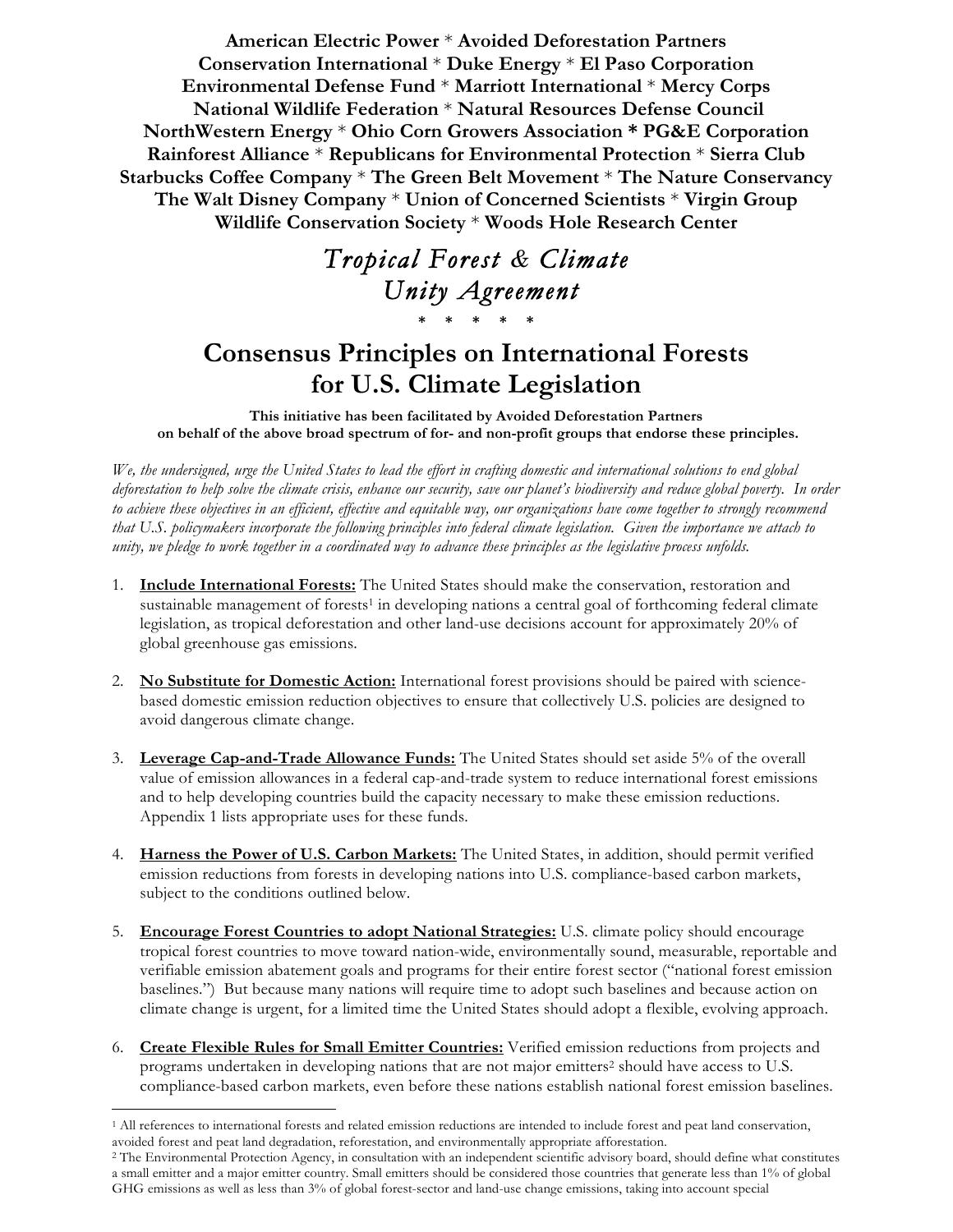$\overline{a}$ 

- 7. **Require Baselines for Major Emitter Countries:** Major emitting developing nations should only have access to U.S. compliance markets if they adopt national forest emission baselines. When they do, however, they should be allowed access. Furthermore, states or provinces of major emitting nations that would themselves be considered major emitters (alone or in partnership with other states and provinces) and that have adopted state- or province-wide forest emission baselines, should have access to U.S. compliance markets provided they have domestic authority to supply forest carbon assets into the United States.
- 8. **Establish a Timetable for National Baselines:** The United States should set fixed dates by which access to U.S. compliance markets will be limited to only those emission reductions that result from national forest emission baselines. The date for states and provinces within major emitter developing countries should be five years from the date that compliance obligations begin under the cap-and-trade program. The date for project- and program-activities in small emitter developing countries should be eight years from the date that compliance obligations begin under the cap-and-trade program, with opportunities to request an extension if specific requirements are met.3. Special accommodations should be made for the least developed countries, which will require time to develop national forest emission baselines. Verified reductions from international forestry that enter U.S. compliance markets prior to such dates should remain valid.
- 9. **Impose Quantity Limit:** U.S. cap-and-trade legislation should impose a quantity limit on international emission reductions that may enter U.S. compliance markets. This fixed limit should be expressed in terms of tons of emission reductions and should apply to all emission reductions originating outside the United States, not just to those from international forests. Because emissions trading between two nations with strong, credible and domestically enforceable caps on emissions strengthens global climate action, this limit should not apply to emission reductions occurring under a strong, credible, and domestically enforceable limit on total emissions or total emissions from the forest sector.
- 10. **Support Early Action**: To create strong incentives for early action, verified emission reductions occurring after a near-term date should receive compliance credit as appropriate if they meet all other standards and safeguards.
- 11. **Make International Forest Assets Fully Fungible:** Subject to the safeguards discussed below, international forest emission reductions should be fully fungible with other emission reductions in the cap-and-trade system, with any adjustments needed to account for uncertainties applied before the tradable assets enter U.S. compliance-based carbon markets.
- 12. **Create Strong Environmental Safeguards:** U.S. agencies should adopt strong safeguards to ensure the integrity of international forest activities and U.S. compliance markets. These safeguards should make sure that all international forest emission reductions are measured, monitored and verified in a manner that appropriately accounts for uncertainties. The safeguards should also ensure that international forest emission reductions are additional, permanent, and account for the potential for forest emissions to shift to other jurisdictions as a result of climate policy. Tradable emission reductions from international forests should be registered transparently and in a way to prevent double counting. Safeguards also are needed to protect critical ecosystems and conserve global biodiversity.
- 13. **Protect Forest Dependent Communities:** Social protections upholding the rights and interests of indigenous peoples, other forest dependent communities and the rural poor should be incorporated in a mandatory form within U.S. climate legislation and the approval criteria for receiving set-aside funding and/or access to U.S. compliance-based carbon markets. As part of these protections, the United States should prohibit the use of international forest emission reductions from any nation that the U.S. State

circumstances related to low governance capacity. All other countries should be considered major emitters for the purposes of international forest provisions.

<sup>&</sup>lt;sup>3</sup> Small emitter countries that are least developed nations should have opportunities to request an extension for project- and programactivities for up to five more years provided national circumstances warrant. Other small emitter countries should have opportunities to request an extension for up to three years but only if they are making substantial progress toward adopting and implementing a credible national forest emission baseline program.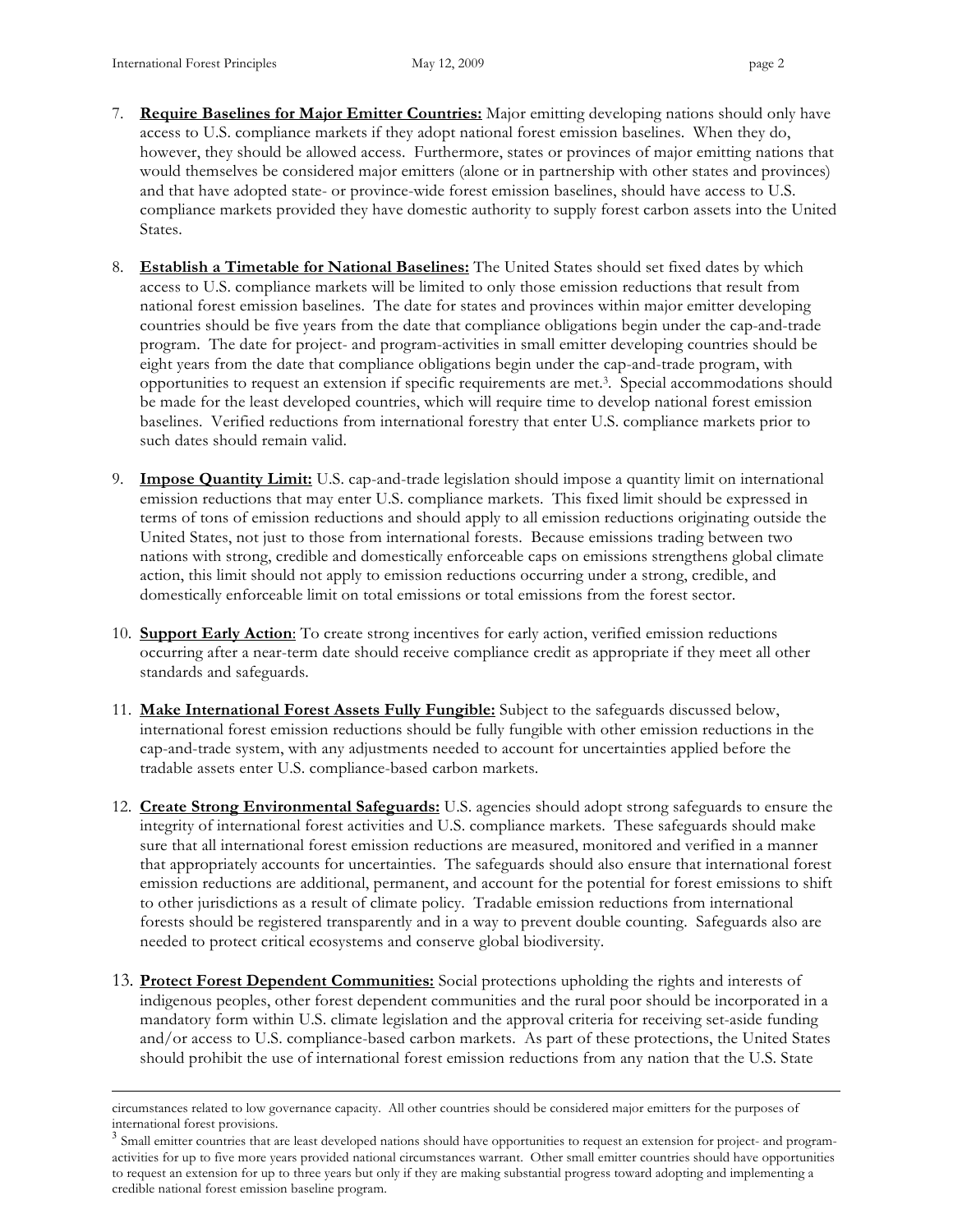Department determines has failed to adopt and effectively implement nationally and internationally appropriate social safeguards, legal systems and policies. In addition, the Department of State should report regularly on how U.S. and global climate policies are affecting indigenous peoples, other forest dependent-communities and the rural poor.

14. **Help Developing Nations Prepare:** As it is economically and environmentally essential that forest-rich developing countries have the capacity to sell significant quantities of verified emission reductions by 2012, Congress should appropriate a substantial and meaningful sum each year for the next three years in U.S. foreign assistance legislation to assist developing countries create national forest emission baselines, as well as pursue other activities to prepare for participation in U.S. carbon markets and international forestry programs when those programs take effect.

## **Appendix 1: Use of Allowance Funds**

The United States should set aside 5% of the overall value of emission allowances in a federal cap-and-trade system to reduce international forest emissions and to help developing countries build the capacity necessary to make these emission reductions. The Executive Branch should have discretion to use these funds for a wide variety of purposes since national conditions vary and U.S. priorities will evolve over time. Permitted uses should include:

- Programs to assist developing nations better manage their forests as well as lay the groundwork for their participation in international forest carbon markets. These market readiness and capacity building efforts may include: developing national forest emission baselines, improving forest sector governance, transparency and public participation; building effective forest sector institutions; establishing social safeguards associated with forest management; implementing land tenure and judicial reforms; developing equitable systems for sharing carbon revenues; and supporting systems to measure, report and verify international forestry emission reductions.
- Incentives for achieving high-quality verified emission reductions from forestry activities. The fund should be used to help nations begin to immediately reduce tropical deforestation through U.S. government financed pay-for-performance programs. These programs should also be designed to ensure a smooth and efficient transition to market-based funding.
- Programs to conserve existing forests, including payments to countries with low forestry emission rates to keep those rates low

even as other nations reduce their emissions from forests. These programs and payments will help counter new and shifting deforestation pressures.

- Programs to improve forest management and land-use policy. Such programs may include support for conservation trust funds, forest and other land-management policy reforms and activities (including community-based approaches that recognize the role, rights and interests of forest-dependent communities), efforts to combat international illegal logging and international trade in products from illegal logging, changes in infrastructure planning and other land management practices, and the development of low-carbon energy sources that would help reduce forestry emissions.
- Upfront financing, including loans, for emission reduction activities. This financing may help advance policy reforms and promote implementation activities in poor governance, high risk countries and other nations that are not able to affordably access private capital to finance their emission reduction strategies for the forest sector.
- Pilot and experimental activities, such as for conservation of peat lands and other soil carbon in qualifying ecosystems.

"Credit for early action" defined as action to reduce emissions from international forests taken after some specified date before emission reductions are eligible to be tendered by regulated entities for compliance purposes in a U.S. capand-trade program.